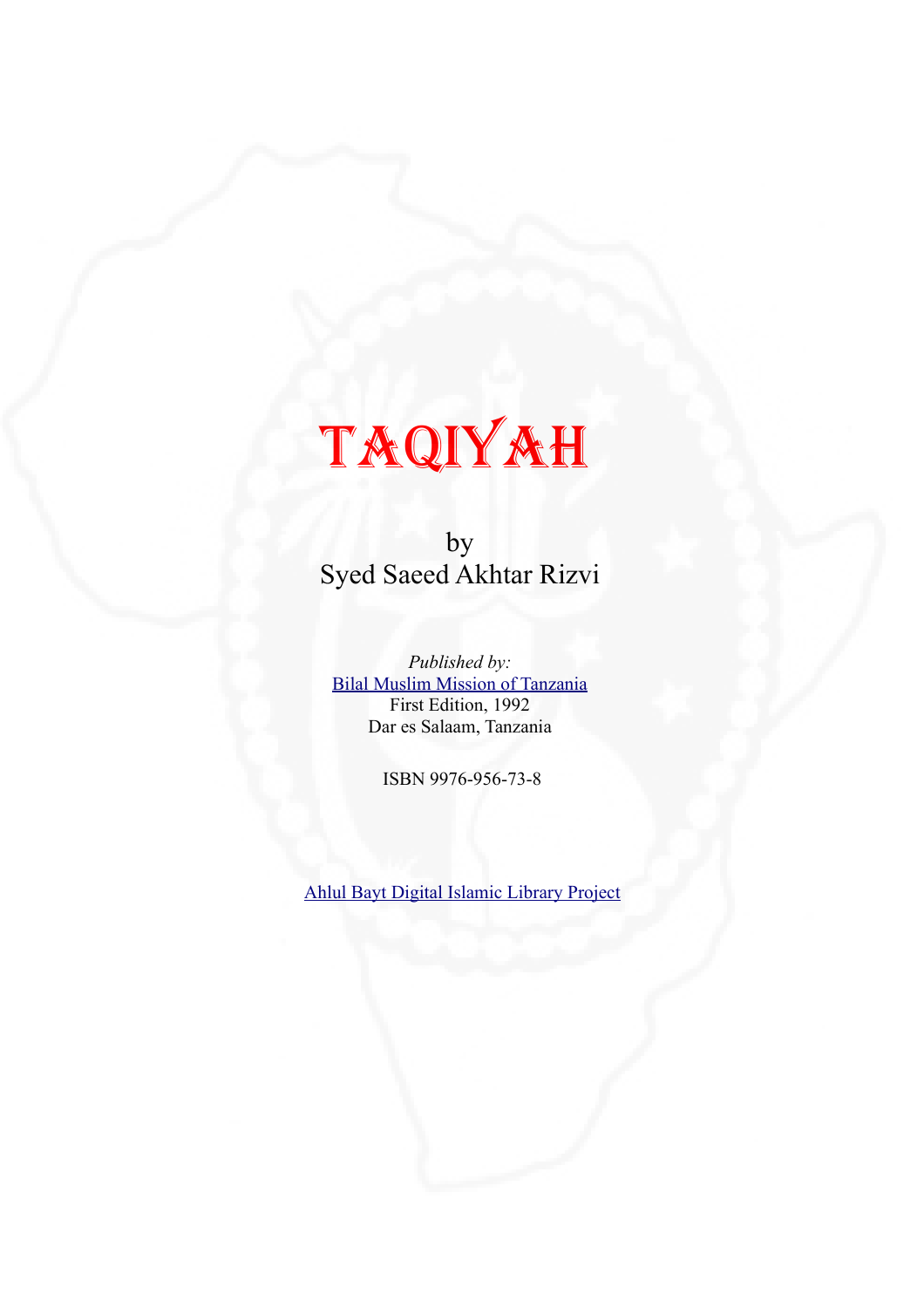

الحمد الله ربِّ العال  $...$ و الصلوة و. ا 4، سنة مد المحتذ آله الطنّسن -11 اما بعد فقد قال الله سبحانه و تعالى:

من كفر بِاللَّهِ مِن بَعْدِ إيمانِهِ إلاَّ مَنْ أكْرِه وقُلبَهُ

غضبٌ مِّن اللَّهِ ولهُم عذابٌ عظِيمٌ

مُطَمِّينٌ بِالإِيمانِ وَلَكِن مّن شَرْحٍ بِالْكُفْرِ صَدْرًا فَعَلَيْهِمْ

*"He who disbelieves in Allah after his belief in Him, (is the liar) except he who is compelled while his heart remains steadfast with the faith (has nothing worry). But who opens his breast for infidelity; on these is wrath of Allah, and for them is a great torment."* [1](#page-1-0)

This verse of the *Qur'an* refers to the incident when 'Ammar bin Yasir (May Allah be pleased with both) had to utter some words against Islam to save himself from the Quraishite infidels. It clearly allows hiding one 's true faith when one is in danger of one's life. This rule is called *taqiyah*.

|            | Question 1 What is the meaning of "Taqiyah"?                                                                                                                                                                                                                                                                                                                        |
|------------|---------------------------------------------------------------------------------------------------------------------------------------------------------------------------------------------------------------------------------------------------------------------------------------------------------------------------------------------------------------------|
| Answer 1   | Its literal meaning is to safeguard; to defend; to fear; piety (because it saves one<br>from the displeasure of Allah). Al-Munjid says:<br>تقي- يتقي-تقي و تقاء و تقية عمني اتقي اتقي اتقاء صا ر تقي<br>This gist of above is that the word <i>taqiyah</i> means to be on guard, to fear, to<br>be pious.<br>The dictionary as-Surah says, (Taqiyah, tuqat = piety) |
|            |                                                                                                                                                                                                                                                                                                                                                                     |
| Question 2 | What is its significance in Islamic terminology?                                                                                                                                                                                                                                                                                                                    |
| Answer 2   | In Islamic terminology it means "to save life, honour, or property (either one's own<br>or of other believers) by hiding one's belief or religion". <sup>2</sup>                                                                                                                                                                                                    |
| Question 3 | Is it something peculiar to the Shi'ism, because I have heard many people accusing<br>the Shi'as because of taq'iyah?                                                                                                                                                                                                                                               |
| Answer 3   | Every society, religion and group practices it and has practiced it at one time or the<br>other. You will find so many examples of <i>taqiyah</i> in the Old and the New<br>Testaments, and even in the lives of the Holy Prophet of Islam, his Companions and<br>many Sunni scholars.                                                                              |
| Question 4 | But is this practice allowed in Islam?                                                                                                                                                                                                                                                                                                                              |
| Answer 4   | Yes. Allah has allowed it in the <i>Qur'an</i> ; and reason too shows the wisdom of this<br>permission.                                                                                                                                                                                                                                                             |

<span id="page-1-0"></span><sup>1</sup> Holy Qur'an; sura 16 verse 100

<span id="page-1-1"></span><sup>2</sup> Shah `Abdu 'l-`Aziz Dehlawi, *Tuhfa-e-Ithna-'ashariyah*, ch. 1, p. 368.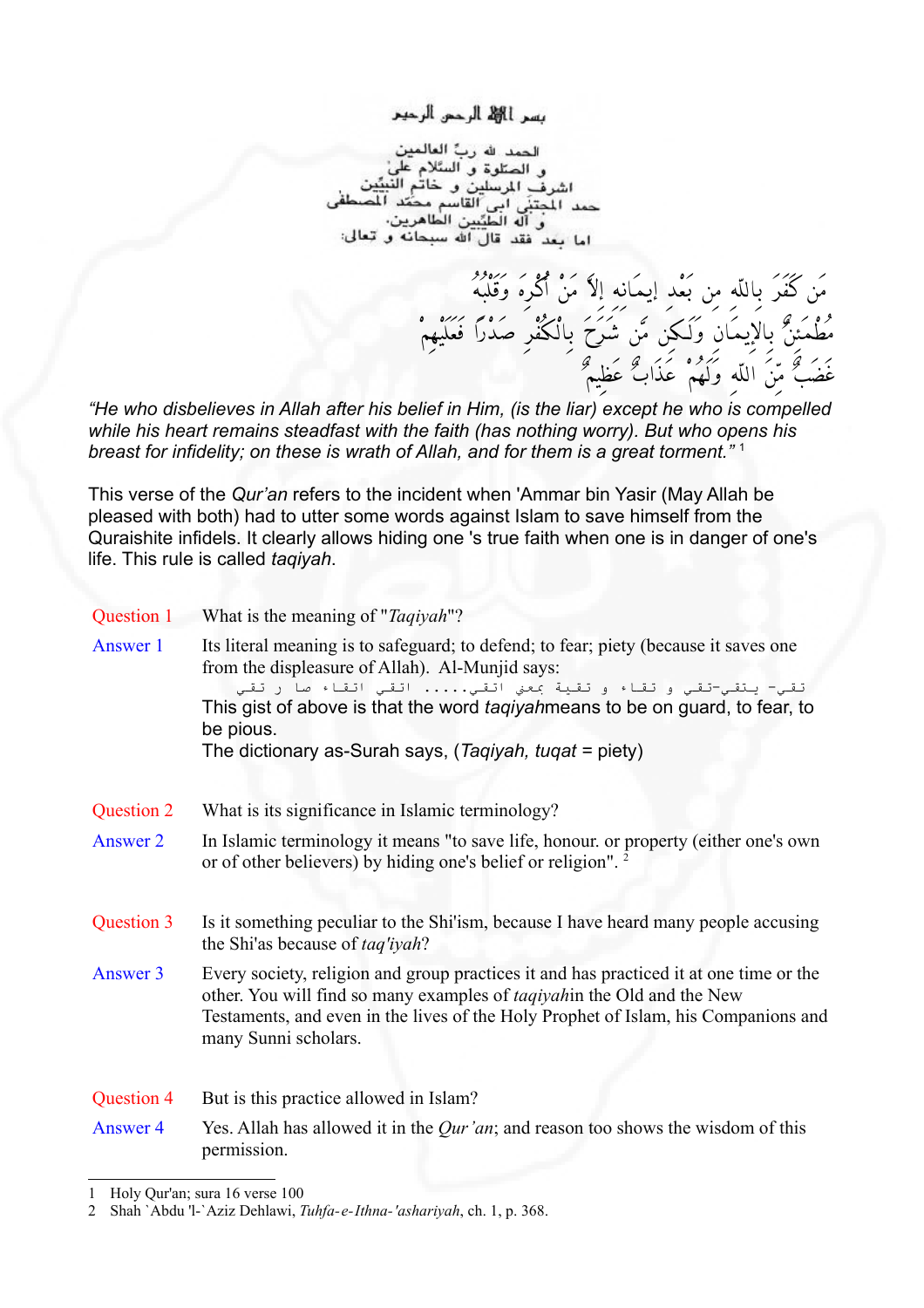Shah `Abdul `Aziz Dehlawi writes: "It should be known that *taqiyah* is, in fact, allowed by *shari`ah*, by authority of the *Qur'an*ic verses, "*except when you have to guard against them*" ; and "*except he who is compelled while his heart remains steadfast with the faith*." [3](#page-2-0)

Famous Sunni scholar, `Allamah Wahidu 'z-zaman Khan of Haydarabad (India) says: "*Taqiyah* is proved from the *Qur'an*, "*except when you have to guard against them*"; and ignorant people think that *taqiyah* is something peculiar to the Shi'as, while it is allowed in the Sunni faith also at times."<sup>[4](#page-2-1)</sup>

Question 5 If you hide your belief and declare yourself to believe in some anti-Islamic tenets, won't you automatically go outside the pale of Islam and become a '*Kafir*'?

Answer 5 Belief and faith as well as the disbelief or rejection of faith (in short, *Iman* and *Kufr*) are basically the matters of "heart". That is why Allah rebuked those newly-converted Arabs who claimed to be `Believers': *The desert Arabs-say: "We believe" : Say (unto them): "You believed not; rather say*

*"we accepted Islam" because the Faith has not yet entered your hearts ".* [5](#page-2-2)

The declaration by tongue has a very minor role in it., A belief without declaration is acceptable but a declaration without belief is condemned in the *Qur'an* in severest terms:

*When come unto thee the hypocrites, they say: "We bear witness that verily you are the Messenger of Allah"; and verily Allah knows that you are certainly this Messenger; and verily Allah bears witness that the hypocrites are certainly the liars. [6](#page-2-3)*

Now remember that the life of a Muslim is very precious in the eyes of Islam. The importance attached to even one life is seen in this verse:-

*And he who saves it (i.e., a human life) shall be as though he has saved the whole mankind.* [7](#page-2-4)

And a Muslim is bound to save a life from unlawful destruction, whether it is some one else's or his own:

*And cast not yourselves with your own hands into perdition.[8](#page-2-5)*

It is for this reason that suicide has been declared a capital sin just like murder; and it is for this reason that Shi'a *Shari`ah* does not allow starting a jihad (war) without permission of the Prophet, Imam or their especially appointed deputies or in defense.

And it is to save the life of a believer that one is allowed to utter a lie and save that precious life.

Question 6 All Right. You saved a life; but you committed one of the greatest sins, i.e., lie. So, spiritually you are doomed to disgrace in either case. Then, why not tell the truth and let the enemies kill you if they want?

<span id="page-2-0"></span><sup>3</sup> Ibid.

<span id="page-2-1"></span><sup>4</sup> `Allamah Wahidu'z-Zaman Khan, *Anwaru 'l-lughah*, Bangalor ed., para 20, p. 84.

<span id="page-2-2"></span><sup>5</sup> Qur'an, 49:14

<span id="page-2-3"></span><sup>6</sup> Qur'an, 63:1

<span id="page-2-4"></span><sup>7</sup> Qur'an, 5:32

<span id="page-2-5"></span><sup>8</sup> Qur'an, 2:195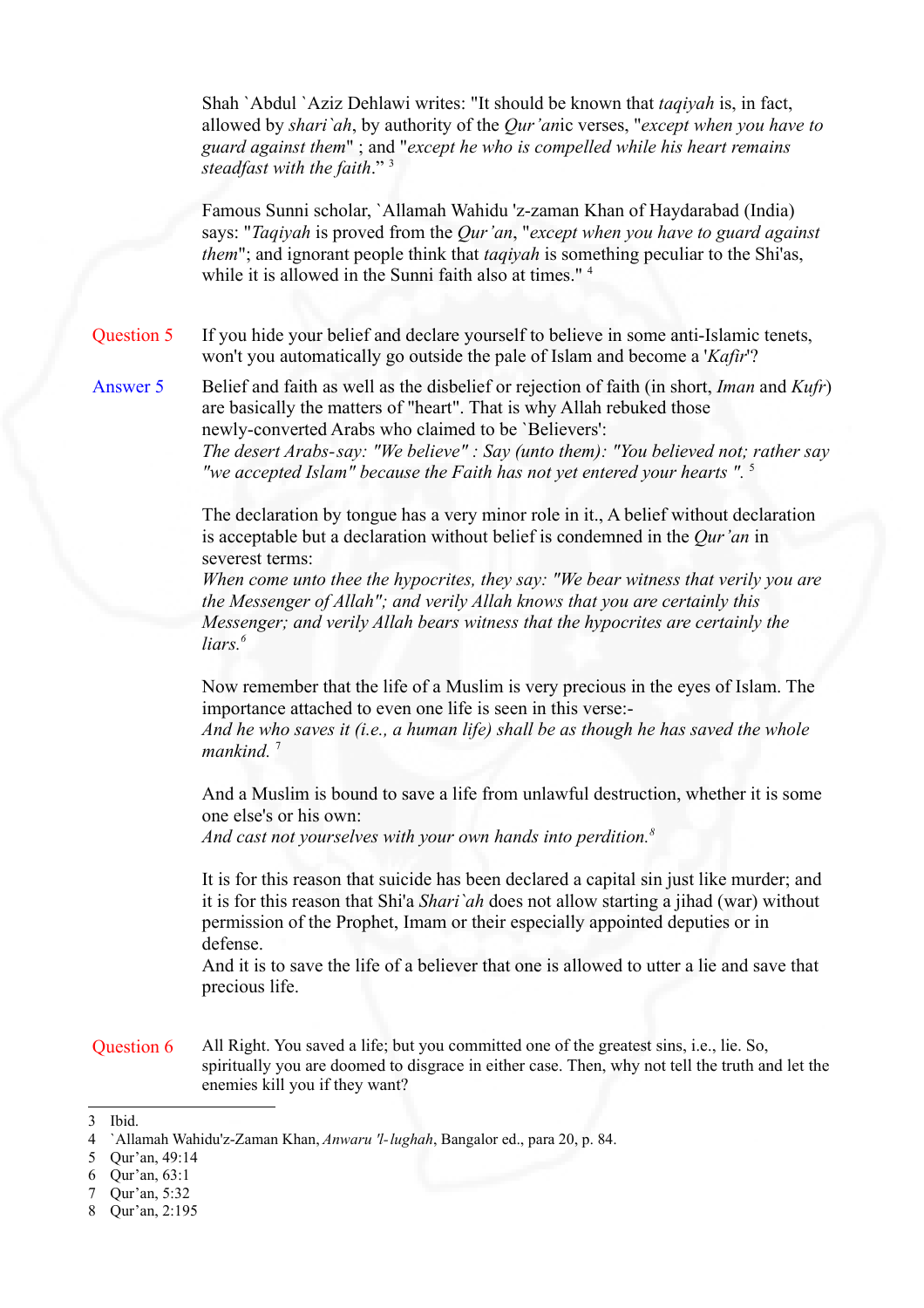

Answer 6 When a person is in such a situation that no matter whichever course of action he chooses he has to commit an evil, then the reason says that he should select the lesser evil.

> Or if he is forced to destroy or damage one of his two possessions, then surely he would damage or destroy the less-expensive item to save the more precious one.

> Imam Fakhru 'd-din ar-Razi says commenting on the events of the Prophet Musa (as) and Khidr (as), mentioned in Surah al-Kahf:

ان عند تعارض الضررين يب تمل الد ني لد فع ال علي فهذا هو ال صل العتب ف السائل الثل ثة When one is confronted by two damaging alternatives, it is *wajib* to bear the lesser one in order to ward off the greater one; and this was the principle followed in the three actions (done byKhidr)' [9](#page-3-0)

Islamic *Shari`ah* abounds with examples of this principle. Prayer is the most important pillar of Islam. But if you are praying and a child falls down a well, and there is no one else to save the child, the *Shari'ah* commands you to leave your prayer, and try to save the child. If you ignored this command, that prayer would not be accepted, and you would be guilty of neglecting to save a life.

Now, suppose the unbelievers are determined to kill a Muslim, not because he has committed any crime but just because of his faith. The said Muslim goes into hiding and you know where he is. The unbelievers come to you and ask you whether you knew where that person was. You are caught between two evils: either you say `No' and become a liar, or you say `Yes' and cause the murder of an innocent Muslim. The reason says that telling a lie in that situation is preferable than the truth which would lead to murder. [10](#page-3-1)

Now suppose that the unbelievers have caught a Muslim and that Muslim happens to be `You'. They put two alternatives before you: Either renounce Islam or be killed. If the flame of true Faith is lighting your heart, mere words of tongue cannot extinguish it at all. Those words of disbelief will be just like a dark cover to hide the

وذبياتكن انفقهآء علىانه لوجاء ظالمعربطلن نسانا عنفيا لتؤلمك اولطل وديبذلانشان لبابته حأ عقبيا وساكيمن دتك وعيب على من علم وتكب اخاءه واتكارالعلمريه ويعداكمان جائزيل واحب ككوذه في دفع الظالير

The Islamic jurisprudents are agreed that if an oppressor comes looking for a man in hiding with intention to kill him, or looking for a thing given in trust, with an aim to usurp it. unlawfully, and he asks about him or it, then it is wajib on a person who knows about it to hide it and to deny any knowledge of him or it; and this is lawful - rather wajib - lie; because it is spoken to ward off an oppressor. (See its pages 106, 110, 200 and 325)

Imam Muslim has written a whole chapter on 'this theme, i.e., *The chapter of unlawfulness of lie and description of lawful lies*

- (a) al `Ayni, *Umdatu 'l-Qari Sharh Sahih al-Bukhari*, Egypt, vol. 5, p. 581; vol. 6, p. 352.
- (b) Imam ar-Razi, Tafsir Mafatihu 'l-Ghayb, vol. 6, p. 164.
- (c) `Allamah Wahidu 'z-Zaman, *Nuzulu 'l abrar min fiqhi 'n Nabii 'l-Mukhtar* vol. 3, p. 123.-

<span id="page-3-0"></span><sup>9</sup> ar-Razi, Tafsir Mafatihu 'l ghayb, old ed. vol. 5, pp. 746-750.

<span id="page-3-1"></span><sup>10</sup> All Muslim sects agree that taqiyah is not only permissible but compulsory (wajib) in conditions like this. See, for example, Sahih Muslim with its Sharh by Nawawi which says: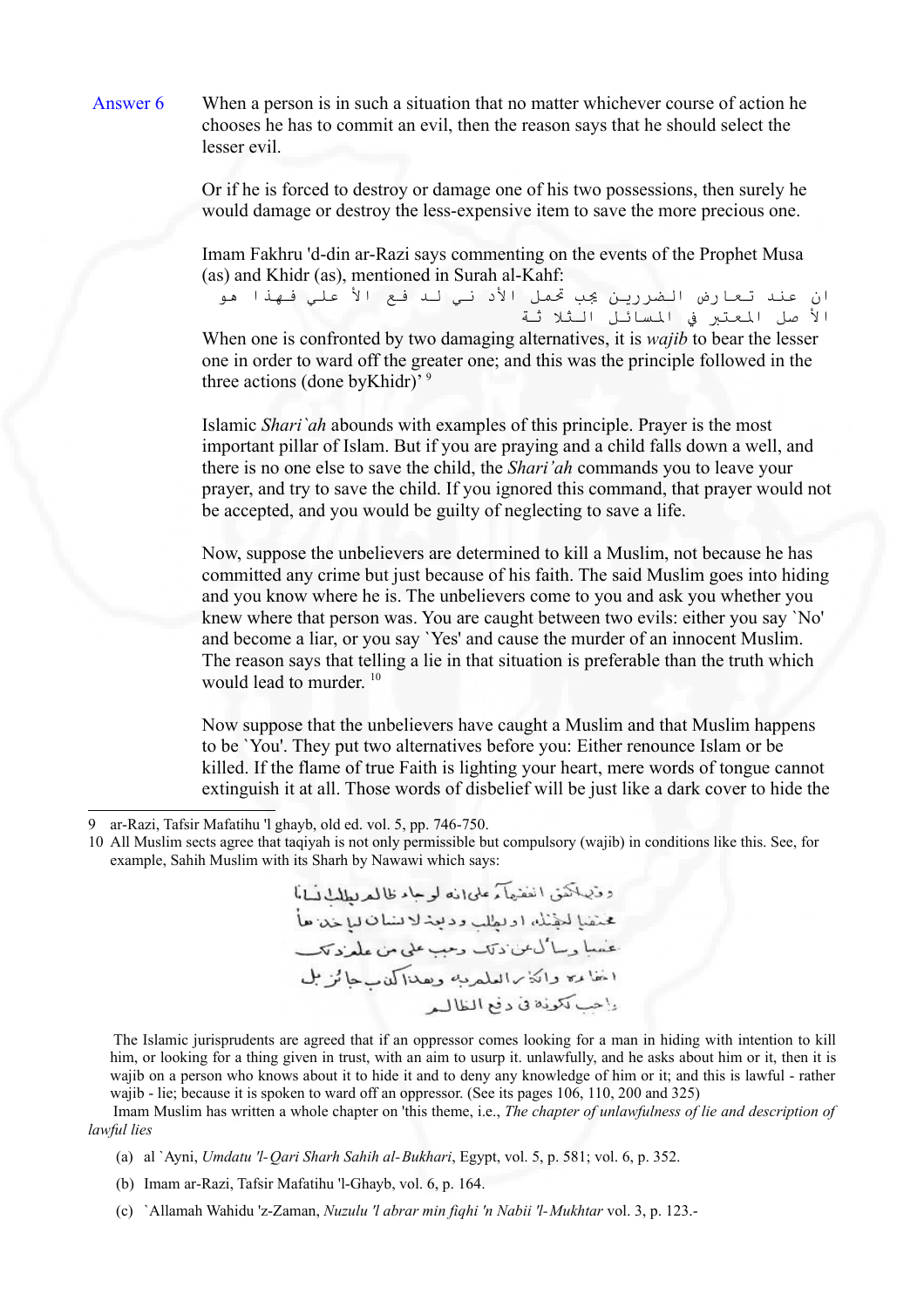light of your faith from the unbelievers, but they can have no adverse effect on the flame itself.

And if you do not hide that flame behind that cover, your life will be forfeited and with that you will lose the possibility of serving Islam at some other time.

In short, by uttering a few false words against Islam you will save your life as well as your faith; and by not uttering those words your life will come to its end and with it will vanish all chances of Islamic services which you could have rendered had you been alive. Allah, therefore, has allowed you to save your life by uttering a few false words against Islam. [11](#page-4-0)

- Question 7 Say whatever you like, but the fact remains that *taqiyah* is just another form of *Nifaq* (hypocrisy).
- Answer 7 Far from it. In fact *taqiyah* is opposite of *Nifaq*. Remember, *Iman* and *Kufr*, when seen with their `declaration', can be divided in four categories only:
	- 1. Correct belief of Islam by heart and its declaration in words. This is open *Iman* (faith).
	- 2. Belief against Islam by heart and expression of that anti-Islamic belief in words.

This is open *Kufr* (infidelity). These two categories are opposite to each other and cannot combine in one place.

- 3. Belief against Islam in heart but declaration of Islam in words. This is *Nifaq* (hypocricy).
- 4. Correct belief of Islam by heart but declaration of anti-Islamic belief in words.

This is *taqiyah*, and these two categories (Nifaq and Taqyah) are, likewise, opposite to each other and can never be found in one place.<sup>[12](#page-4-1)</sup>

- Question 8 You claimed above that many companions of the Holy Prophet practiced it. Can you give an example?
- Answer 8 We have mentioned in the very beginning the example of 'Ammar bin Yasir (ra): The Quraishites brutally martyred Yasir and his wife Sumaiyah just because of their faith. They were the first martyrs of Islam. When the parents were killed, 'Ammar pretended to renounce Islam, and thus saved his life. Someone told the Prophet that 'Ammar had become kafir. The Prophet said: "Never; verily the flesh and blood of

هذا ابنا برة الى ان الاعنها سربا في العدل ما لما يؤم االحانا بالمهالايان ولضرابكش كافروايؤس 001 ما سبهن رسيس وسبع من محمد 6 مرير 1 موس<br>اقتاع الذى نيا يراكلوز ونفهر الامان مؤمن وإنتْ<br>(علم بنا فى صدر در العالمين

This points to the fact that (in these matters) consideration is given only to what is hidden iii the heart. A hypocrite who shows faith and hides disbelief is a disbeliever, while a believer who under compulsion shows disbelief and hides faith is a believer; and Allah better knows that is hidden in the hearts of all. (Vide *Tafsir Mafatihu 'l ghayb*, Egypt, under verse 19:10).)

<span id="page-4-0"></span><sup>11</sup> See the above references to appreciate that the Sunni scholars unanimously agree that taqiyah is allowed to save one's own life, honour or property.

<span id="page-4-1"></span><sup>12</sup>Imam ar-Razi too has clearly described this contrast in his *tafsir* in the following words: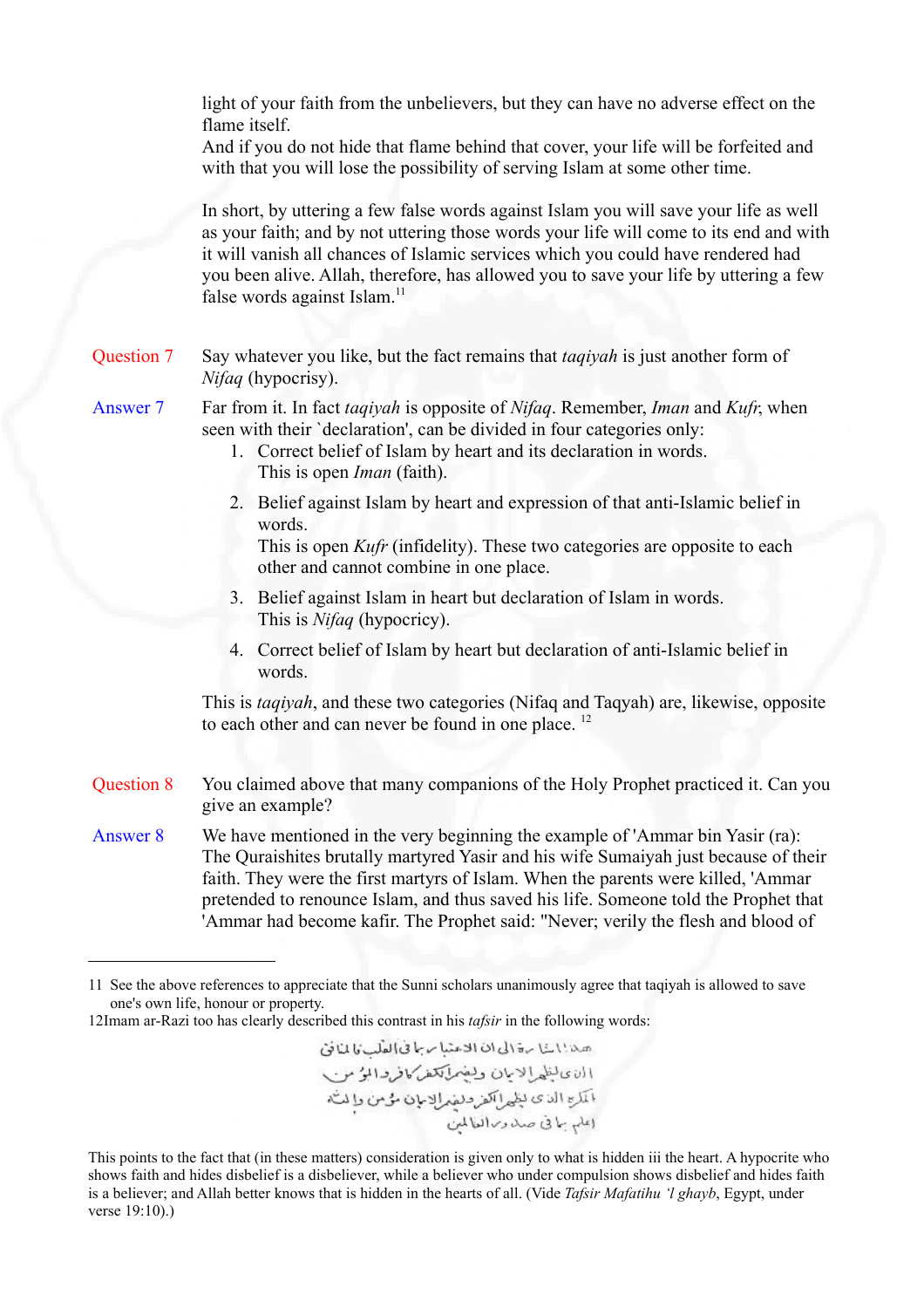'Ammar is saturated with true faith." Then 'Ammar came to the Holy Prophet bitterly weeping that he had to utter evil words against Islam so that he could slip away from the clutches of the infidels. The Prophet asked him; `How did you find your heart?" 'Ammar said: "Steadfast in Faith". The Holy Prophet told him not to worry and advised him to repeat those words if the infidels again asked him to do so.

And it was not only the Holy Prophet who liked the choice of 'Ammar (ra). Even Allah confirmed his action in the verse which has been written in the beginning: *He who disbelieves in Allah after his belief in Him* (is the liar) *except he who is compelled while hiS heart remains steadfast with the faith* (has nothing to worry). *But he who opens his breast for infidelity, on these is the wrath of Allah, and for them is a great torment.* [13](#page-5-0)

All commentaries of the *Qur'an* narrate that it was revealed concerning the above incident of 'Ammar  $(ra).<sup>14</sup>$  $(ra).<sup>14</sup>$  $(ra).<sup>14</sup>$ 

### Question 9 Is there any other verse sanctioning such a cause of action?

#### Answer 9 Yes. See the following verse which says:

*Let not the believers take the disbelievers as their friends rather than the believers; whoso shall do this then he has no relation with Allah except when you have to guard Yourselves against them for fear from them; but Allah cautions you of Himself for unto Allah is the end of your journey. Say, whether you conceal what is in your hearts or manifest it, Allah knows it; and He knows all that is in the heavens and all that is-in the earth; and verily Allah has power over all things.* [15](#page-5-2)

The reason of this permission is given in this very *aya*: "*Say whether you conceal what is in your hearts or manifest it, Allah knows it*". Here Allah assures the Muslims that Faith is a spiritual thing, connected with heart;. and if your faith inside your heart is un-impaired, then Allah is pleased with you whether you manifest that faith or hide it. It is all the same with Allah, because He knows your hidden secrets, and even when you hide your faith from unbelievers, Allah knows it and recognizes it.

As explained in reply to Question No. 1, *taqiyah* and *tuqat* both are synoynmous.

as-Suyuti writes inter alia under this verse:

<span id="page-5-0"></span><sup>13</sup>*Qur'an*, 16:106.

<span id="page-5-1"></span><sup>14</sup> (a) as-Suyuti, *Tafsir ad-Durru 'l-manthur*, vol. 4, p. 132; (b) ar-Razi, *Tafsir Mafatihu l-ghayb*; (c) az-Zamakhshari, *Tafsir al-Kashshaf*, Beirut, vol. 2, p. 43c). Practically all books of Tafsir describe this event under this verse.

<span id="page-5-2"></span><sup>15</sup>*Qur'an*, 3;28-29.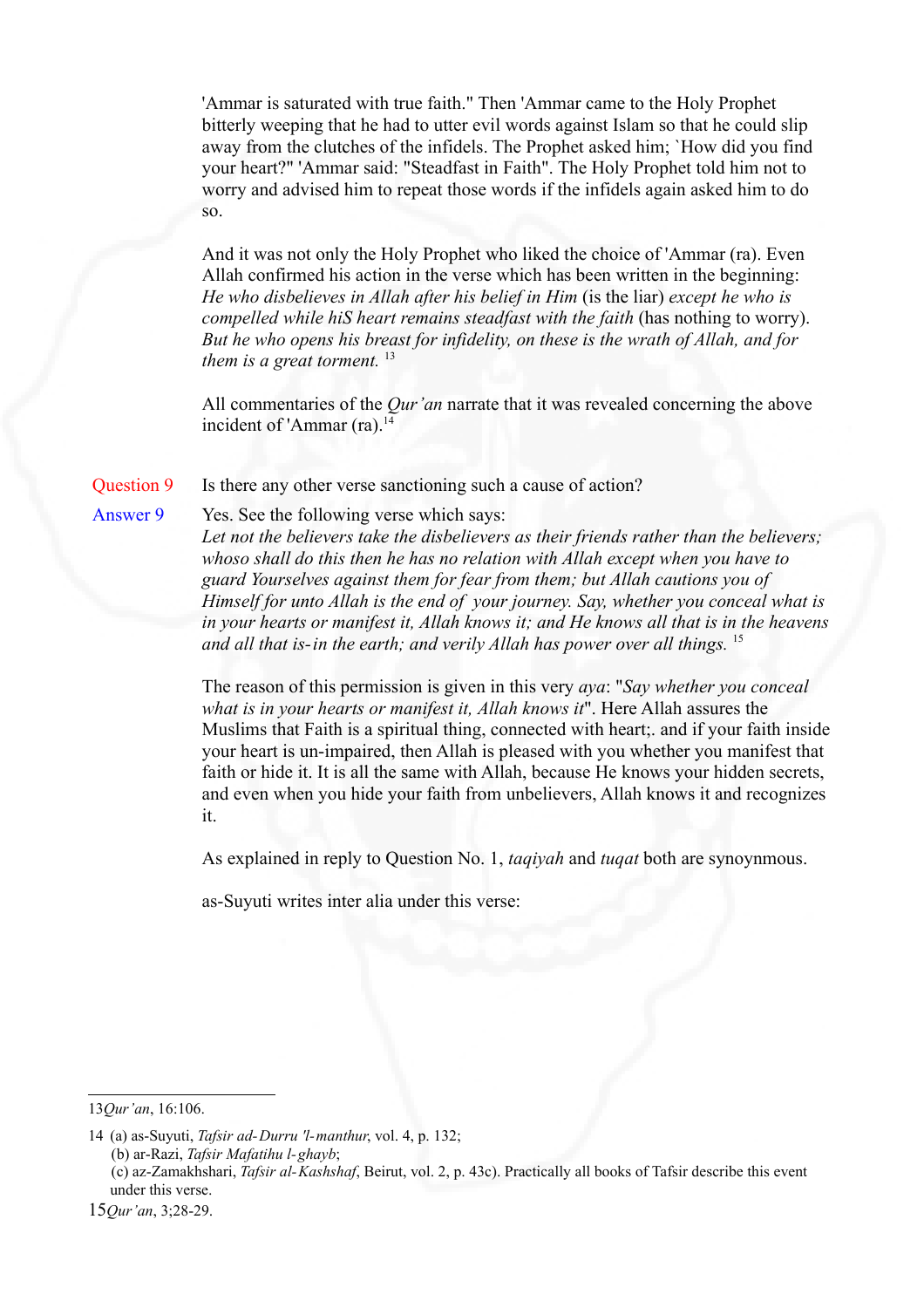واخوج ابن جوروا بن ابي حامد من طريق العوفي عن ابن مبا س فى قوله: الادن ننقوا مغم تغيثة :<br>فالنقنية باللسان من علءلى امريكام به وهومعيته<br>ناشية باللسان من علءلى امريكام به وهومعيته للته خيكلم به عاضة الناس وقلبه مللى بالخيخ فا ن ديك لايفرج الماانسية بالسان ... والحرج<br>فا ن ديك لايفرج الماانسية باللسان ... والحرج مدن حدمن الحسن قال العقبة حائزة الى بوم الغيامة - واخرج عبد عن ابي سهاء اندمما ن نيز، الان تنتوا معد نينية . وانوج مد بن حمد من قنادة انه كان بغ يرعاً الابن نتقرًا مع لمفنة مالنا و

"And Ibn Jarir and Ibn Abi Hatim have narrated through al-`Awfi from Ibn 'Abbas (that he said about this verse): `So *taqiyah* is by tongue. Whoever is compelled to say something which is disobedience of Allah and he speaks it because of those people's fear while his heart remains steadfast in the faith, it will do him no harm; verily *taqiyah* is with the tongue only.'

"…. And `Abd ibn Hamid has narrated from al-Hasan (al-Basri) that he said: `*Taqiyah* is lawful upto the day of resurrection. And `Abd (ibn Hamid) has narrated from Abu Raja' that he was reciting, `*illa an tattaqu minhum taqiyatan*'; and `Abd ibn Hamid has narrated from Qatadah that he was reciting (likewise) .... taqiyatan with *ya*". [16](#page-6-0)

Imam Fakhruddin ar-Razi has mentioned some rules concerning *taqiyah* under this verse, some of which are given here:

المكر الثالث المتفية الغا انا يتبوع فيا متبلئ باظماً الوالاة والمباداة وقاينخوم العذا فباسفان باللعاس الدب -فاحا مايرج الى الغنز المفكل والزنا وعفسب الاموال والسئها دة بإلزر وفقت المحسنات اطلاع اتلغام ملى ميرات المسلين فلاتلافيج بالمخزانية اَعْلَمَ الرَّامِ : طَأْطِرَانِيَّ بِذِلْ عَلَى انْ الْعُنْيَة امًا شل مع الكنَّا راها لين -الادن ملا عب الشا في اس سی سے انسان لفاقہ بین المسلمیں آدا شاہمنت<br>رینی اللہ عنہ ان لفاقہ بین المسلمیں آدا شاہمنت الما لذبن المسلن والمسَركينِ سلت النفية بما مًّا .<br>على السفنس -اللَّه الماس، العُنية باترَة للدن! لفس و حل من سا تُرَة المسرون المال ميشل ان سِبْكہ ونها بالحالي للولد صلى الله عليه وسلم "حرجة مالى المسلّم كرمة د. ۹۰ داندله صلى الله عليه وسلم ء من تمثل دون<br>ما الدهنو شهبه ۰ دلافا لما مبتدأ لى المال شدعية والما داذا ببع بألغن سقط وض الوضوم وجابن الاضتيا بيني التبه دخا للاتشيا لغلامين اختباثنا المال وكيف لا يبوت حينا موا لمنه إعلى -للكندالسادس: قال!عجاجد حذاالمكم كات تابًا قا ول الاسلام لامول منعف المؤمنين عالم به توة ددلة الاسلام*. فلا ، وبروى موف من إس*ن ١ ٥ تال النفت جائزة للومنين الى يوم الغياسة وصلنا العول أولى الان وعمر سن المصر من المفتر.<br>وصلنا العول أولى الان وفع المعتزم من المفتر. واحب لبذر الامكان

"*Third Rule*: *Taqiyah* is allowed in matters related to manifestation of friendship or enmity; and it is also allowed in matters connected to professing (their) religion. But it is certainly not allowed in matters which affect other persons, like murder,

<span id="page-6-0"></span>16as-Suyuti, *ad-Durru l-manthur*, vol. 2, pp. 10-17.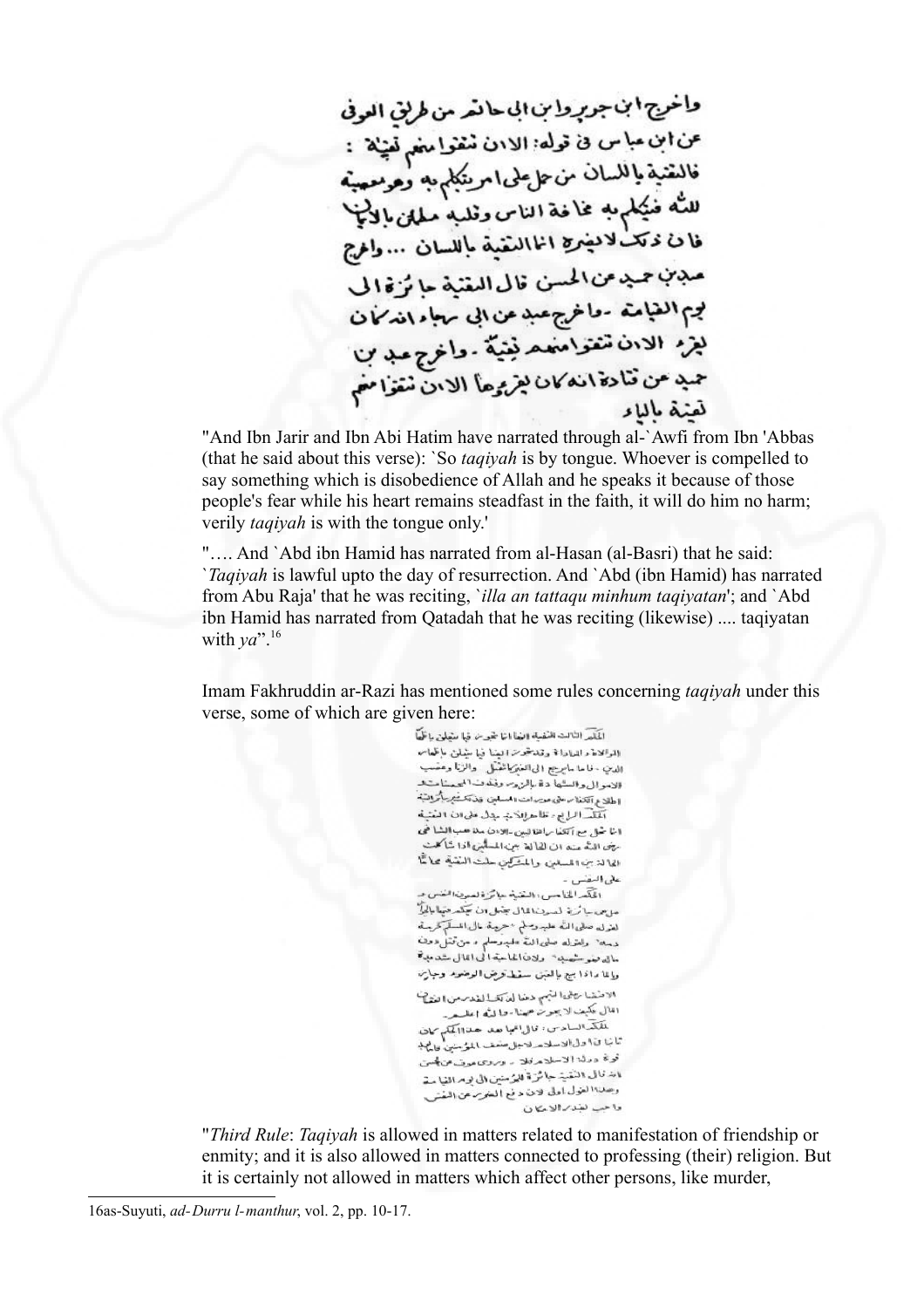fornication, usurpation of property, perjury, slander of married women or informing the unbelievers about the weak points in the Muslims' defence.

"*Fourth Rule*: The *Qur'an*ic verse apparently shows that *taqiyah* is allowed with dominant unbelievers. But according to the madhhab of Imam Shafi'i (May Allah be pleased with him) if the condition between (various sects of) the Muslims resembles the condition between the Muslims and the polytheists, then *taqiyah* (from the Muslims too) is allowed for the protection of one's life.

"*Fifth Rule*: *Taqiyah* is allowed for protection of life. The question is whether it is allowed for the protection of property; possibly that too may be allowed, because the Prophet (saw) has said: `The sanctity of a-Muslim's property is like the sanctity of his blood'; and also he (saw) has said: `Whoever is killed in defence of his property, is a martyr'; and also because man greatly needs his property; if water is sold at exorbitant price, *wudhu*' does not remain *wajib* and one may pray with *tayammum* to avoid that small loss of property; so why should not this principle be applied here? And Allah knows better.

"*Sixth Rule*: Mujahid has said that this rule (of *taqiyah*) was valid in the beginning of Islam, because of the weakness of the believers; but now that the Islamic government has got power and strength, it is not valid. But `Awfi has narrated from al-Hasan (al-Basri) that he said: `*Taqiyah* is allowed to the Muslims upto the day of resurrection.' And this opinion is more acceptable because it is *wajib* to keep off all types of harm from one's self as much as possible."[17](#page-7-0)

Imam Bukhari has written a full chapter, *Kitabul Ikrah*, on this subject of compulsion, wherein he writes, inter alia:

قول الله تعالى: إلا من أكره وقللبه مطمئن بالإيما ن ... و قال إلا ان تتقوا منهم تقاة وهي تقية.... وقا ل السن التقية إل يوم القيامة.... و قا ل النبي صلّي الله عليه وسلم: الأعما ل بالنية.

And Allah said `*except when you hale to guard yourselves against them for fear from them*'. And it is *Taqiyah*.

.... And Hassan (Basri) said: `*Taqiyah* is upto the Day of Resurrection .... And the Prophet (s.a.w.) said: `Deed are according to intention.<sup>[18](#page-7-1)</sup>

As-Sayid ar-Radi (the compiler of Nahj ul Balaghah) writes, inter alia, in explanation of the verse 3:28-29:

ثم استثنى تعالى حال التقية فقال ( إلا ان تتقوا منهم تقاة) وقرء (تقية) وكلا هما يرجعا ن إلى معنى واحد فكأ نه سبحا نه أباح في هذه الحال عند الخوف منهم إظها ر موالا تهم ومما يلتهم قول باللسان ل عقدا بالنا ن.

"Then Allah made an exception (in. this rule of not keeping friendship with the unbelievers) and that exception is the situation of *taqiyah*; so he said

إل ان تتقوا منهم تقاة.

and it is also read ( تقية)(*taqiyatan*), and both words have the same meaning.

<span id="page-7-0"></span><sup>17</sup> as-Sayuti, ad-Durru 1-Manthur Ed 2.page. 16-17.

<span id="page-7-1"></span><sup>18</sup> al-Bukhari, as-Sahib. Egypt ed., vol. 9, pp. 24-25.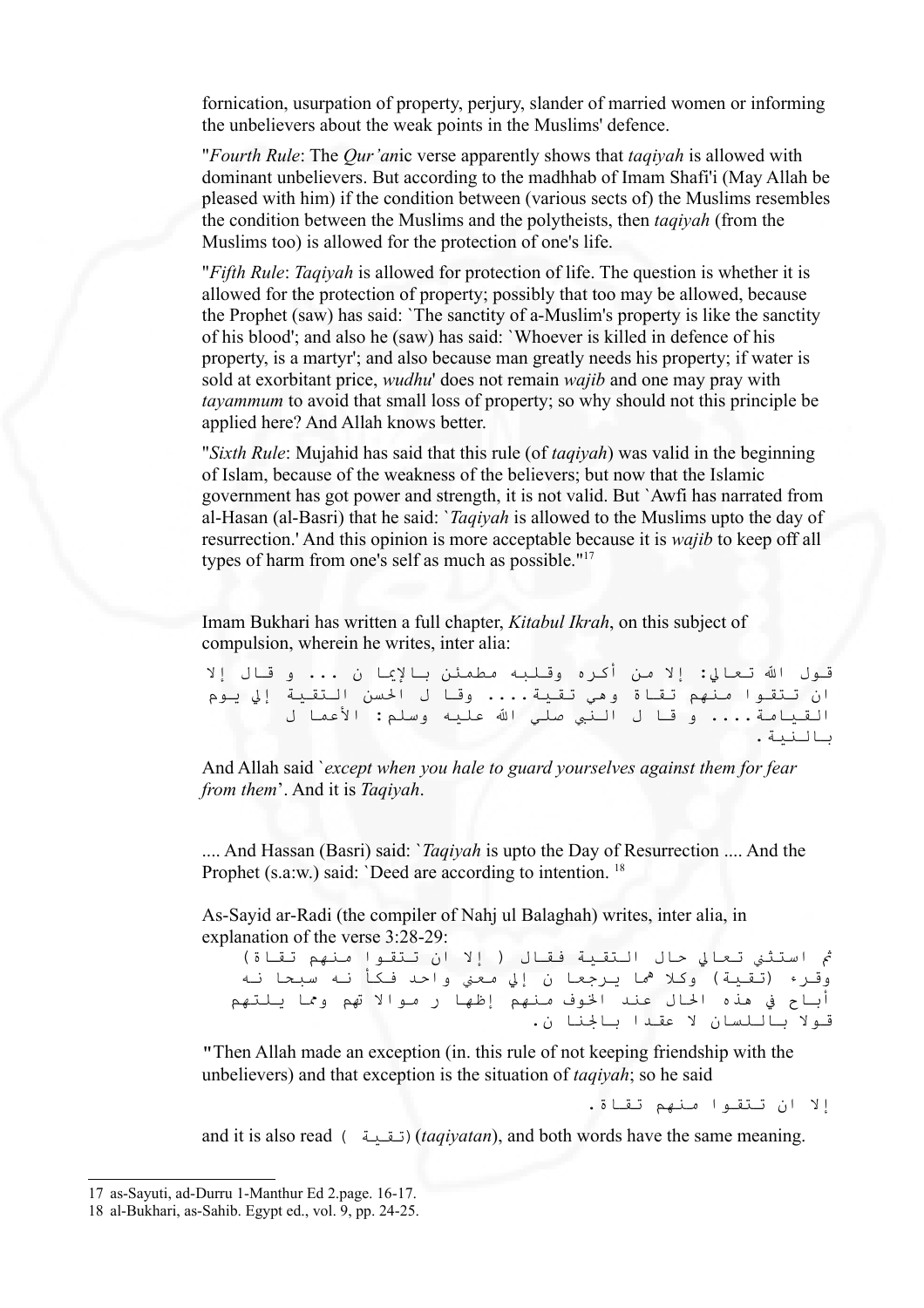"It means that Allah bas permitted in this situation (when one is afraid of ahem) to show their friendship and one's inclination towards them `with tongue' but not with intention of heart." [19](#page-8-0)

Also, there are four verses in the *Qur'an* which allow eating unlawful food when one is starving to death and no lawful food is available: One of them says:

*Verily, verily; He has but prohibited that which dies of itself and blood and swine flesh and whatsoever has other name than Allah's invoked upon it; but whoever is forced to it without the desire (for it) not to transgress (the limits) then it a no sin on him; verily Allah is Forgiving, Merciful'. [20](#page-8-1)*

The same thing has been repeated in 5:3, 6:145 and 14:115.

As explained earlier, the life of a believer is the most precious thing. And it is for this reason that one has been allowed to eat such abominable things as dead body or pork when life depends on it.

The same principle will apply if safety of life depends on uttering a few false words.

That is why the Prophet (saw) has categorically said:

ل د ين لن ل تقية له.

له.

He who has no *taqiyah* has no religion.<sup>[21](#page-8-2)</sup>

And Imam Muhammad al-Baqir (as) has said: قال أبو جعفر: التقية من دين و دين آبائ ول إيان لن ل تقية

*Taqiyah* is religion and the religion of my forefathers: He who has no *taqiyah* has no faith  $^{22}$  $^{22}$  $^{22}$ 

- Question 10 Though this practice is allowed in the *Qur'an* and *hadith*, nevertheless it is something evil. I do not believe that Allah would like us to resort to it even if it is allowed.
- Answer 10 You have just now seen that *taqiyah* is not only allowed but even wajib in some cases. Do you think that Allah would make something *wajib* without liking it. Also, the Prophet (saw) makes *taqiyah* synonymous with religion, and Imam Muhammad al-Baqir (as) confirms it in clear words.

However, if you ponder on the *Qur'an* you will see that the Holy Book of Allah presents *taqiyah* in a very commendable light. In the verse 40:28 Allah says: *And said a man who was a believer from among the people of Pharaoh: who used to conceal his faith …* [23](#page-8-4)

It shows that Allah was well-pleased with that hiding of the faith because it had great benefits, as Abu Talib kept his faith secret because it had great benefits. Just because Abu Talib did not announce his Faith, he was able to protect the life of the Holy Prophet (saw): Likewise, that believer from the family of Pharaoh was able to protect Prophet Musa (as) by not declaring his Faith openly.

<span id="page-8-0"></span><sup>19</sup> as-Sayid ar-Radi, Tafsir Haqa'iqu 't-ta'wil, vol. 5, p. 74.

<span id="page-8-1"></span><sup>20</sup> Qur'an, 2;173.

<span id="page-8-2"></span><sup>21</sup> Mulla `Ali Muttaqi, Kanzu l-`ummal, Beirut, 5th ed., 1405/1985, vol. 3, p. 96, hadith no. 5665.

<span id="page-8-3"></span><sup>22</sup> al-Kulayni, al-Kafi, Tehran, 1388, vol. 2, p.174.

<span id="page-8-4"></span><sup>23</sup> Qur'an, 40:28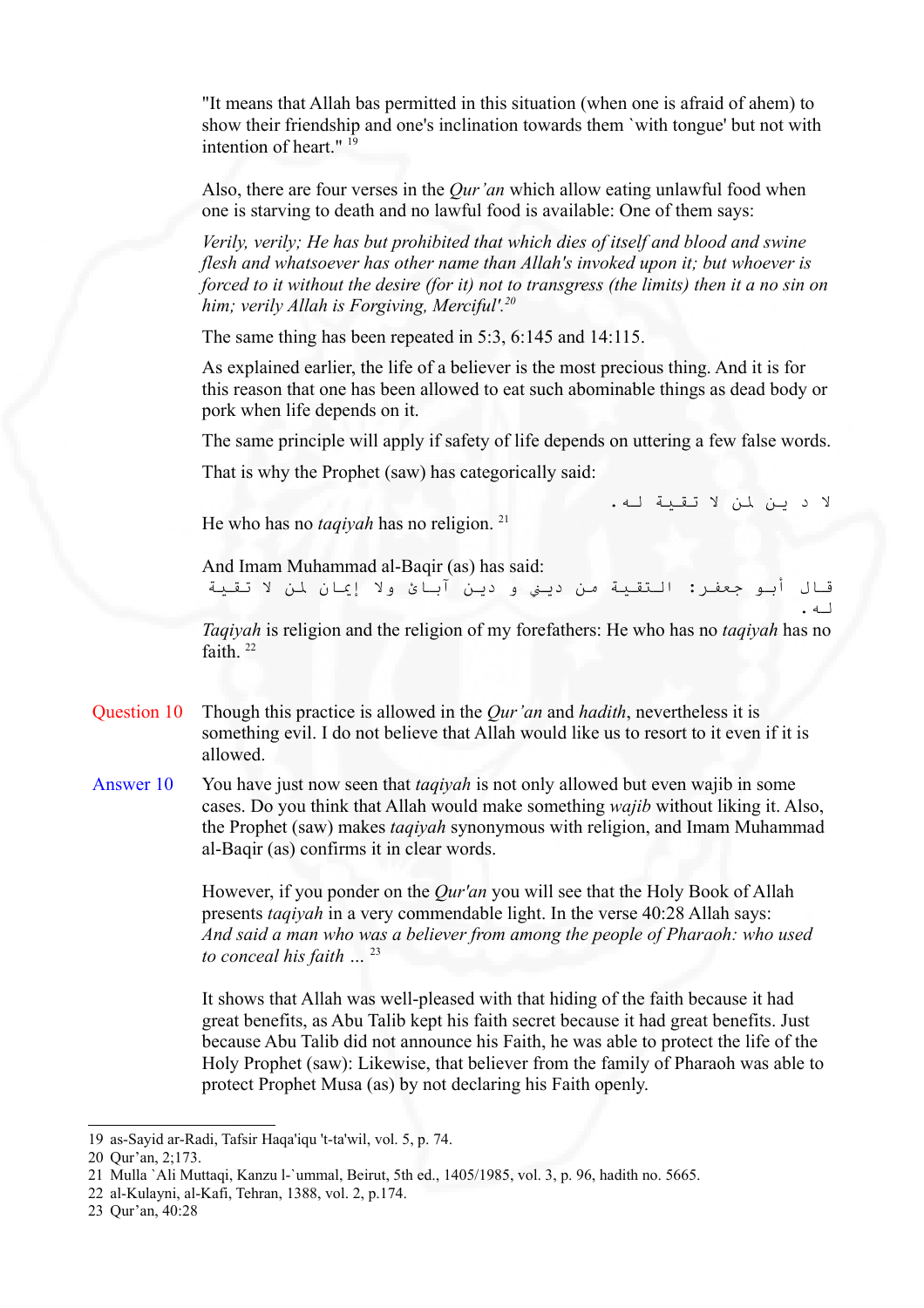Anyhow, his Faith based on *taqiyah* was so pleasing to Allah that he was counted as a "*Siddiq*" (Most Truthful). The Holy Prophet (saw) has said:

الصد يقون ثل ثة حبيب النجا ر مؤمن آل يا سي الذي قال يا قوم اتبعوا الرسلي وحزقيل مؤمن آل فرعون الذي قال أتقتلون رجلا ان يقـوا ربـي الله و علـي بـن أبـي طالـب وهو أفضلـهم. ( اخرجه البخا ري عن ابن عباس واحمد عن أبي ليلي)-

"There are three *siddiqin*: (1) Habib Najjar; (2) The faithful from the family of Pharaoh arid (3) 'Ali bin Abi Talib".<sup>[24](#page-9-0)</sup>

Not only "the Believer from the Family of Pharaoh" but, according to Al-Baidawi, even the Prophet Musa (as) had spent a considerable period of his life in *taqiyah*: See his Commentary under the following *ayat*,

*Said (Pharaoh): Did we not cherish you amidst us as a child? And you did dwell amidst us for years of your' life. [25](#page-9-1)*

Coming back to the time of the Holy Prophet of Islam, we know that the Holy Prophet kept his Mission secret for 3 years; and we have seen how 'Ammar bin Yasir resorted to *taqiyah*. This was in Meccan period. Even after Hijrah there remained in Mecca many believers whose Islam was unknown to others. When the peace of treaty was concluded in Hudaibiyah in 6 A.H. many Muslims were displeased with its terms.

Hadhrat Umar bin Khattab was so incensed that he protested to the Holy Prophet (saw), and in later days he used to say:

ما شككت مذ أسلمت إل يو مئذ

I did not entertain any doubt about the prophethood of the Holy Prophet-since I accepted Islam except on that day of Hudaibiyah. [26](#page-9-2)

Replying to that group, Allah explains one of the reasons of that treaty and one of the causes why war was not waged at that time:

*And were it not for the believing men - and believing women, not having known them you might' have trodden them down; a crime would have afflicted you because of them without (your) knowledge. [27](#page-9-3)*

This verse clearly says that there were believing men and believing women in Mecca whose Islam was unknown, not only to the pagans but even to the Muslims of Medina. And Allah describes such practicers of *taqiyah* a: 'believing men' and `believing women'.

In short, these verses, traditions and incidents clearly show and demonstrate that if one is in danger of one's life because of his faith, then it is allowed to utter words against one's true belief of Islam, to save the life which is more important and that `lie' will not be counted against him.

<span id="page-9-0"></span><sup>24</sup> `ubaydullah Amritsari, Arjahu 'l-rnatalib, 2nd ed., p. 23

<span id="page-9-1"></span><sup>25</sup> Qur'an, 20.18; Tafsir al-Baydawi, Egypt, vol. 1, pp. 112, 396 as quoted in Fulkun-Najat, vol. 2, p. 103.

<span id="page-9-2"></span><sup>26</sup> as-Suyuti, ad-Durru 'l-manthur, vol. 6, p. 77

<span id="page-9-3"></span><sup>27</sup> Qur'an, 48:25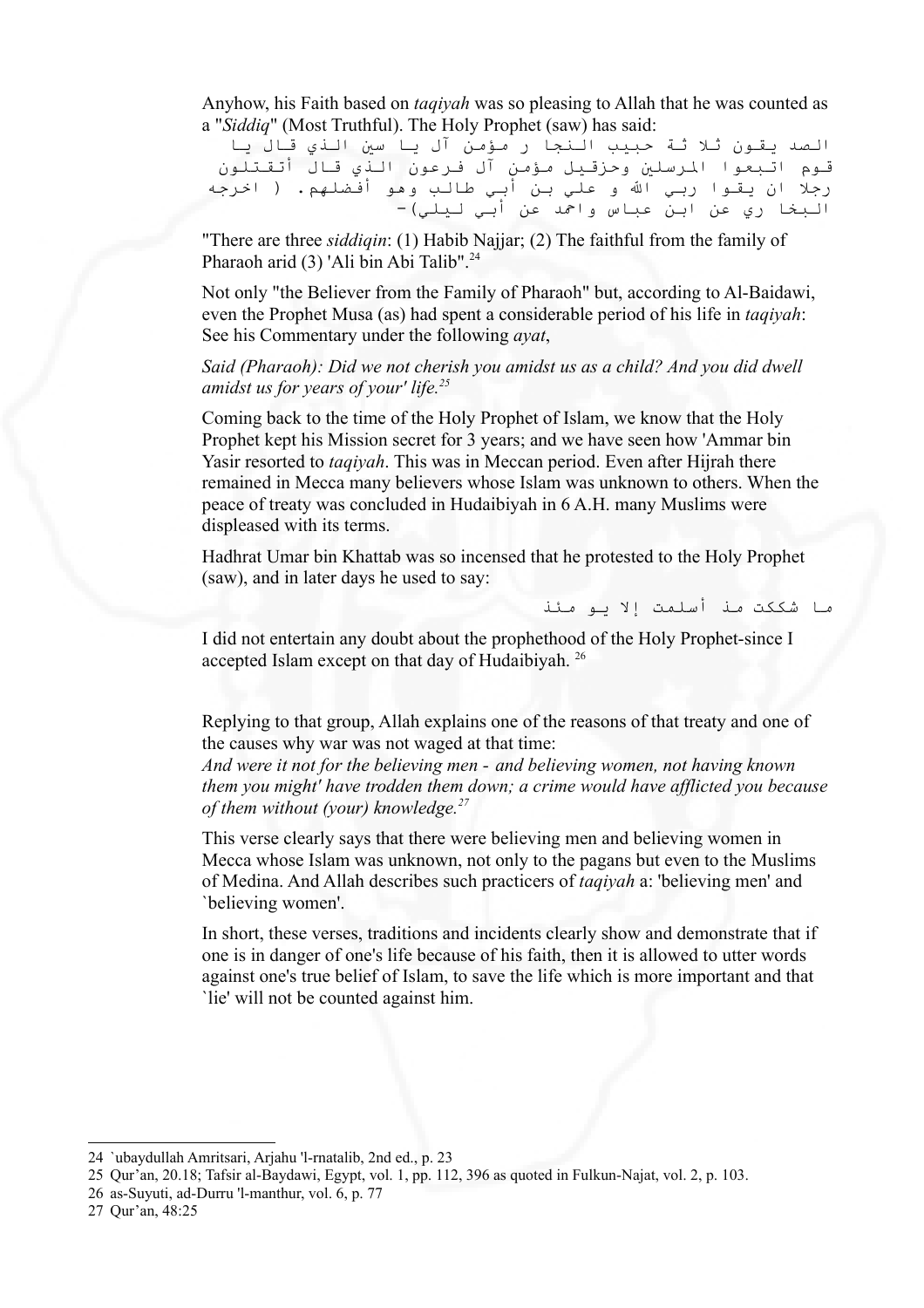as-Sayid ar-Radi says:

وقد علنا ان النَّفية لانتماظ الاني الكلاحرون ما في الشهراليا طن -لان من خوف غيرة ليغيل إسرا من الاميراذاكان من اضال الفلوب لاتتبان من مرفة حفيقة بأفى ظبه، وإنا ليستدل بالمهام لسأنه على الملال جنانه - ماللاي سيسن عند النقنة اظها برموالاة اآلفا برفولا بالخلاط والمقا بربثرو حُسن المعاشرة والمخالطة وكمون الفلب على لممان من فيل في إضابه عداد فعد واعنفادا لبرا مرة منهد ومنوى الابنان بالظهرة من ديك مالين الكلزم واحتلالات المطابء

" … and we know that *taqiyah* affects only externally (i.e.' its effect is only on the tongue) and not internally (on the heart, spirit, soul). When someone forces another one to do something, (and that thing happens to be connected with heart) then the oppressor has no way of knowing that his wish has been complied with, except through some utterings by the tongue from which he will conclude that he has succeeded in changing the heart of the oppressed. Therefore, the best course of action at the time of *taqiyah* is to show the friendship with the unbelievers by words, to mix with them and live with them with good manners, but the heart must remain firmly with the previous feelings towards them, of hidden enmity and the belief of aloofness from them.

"And such a man (who finds himself in such a situation) should-as far as possible-use dissimulation and double-entendre (i.e. words and sentences that admit two interpretations-one correct, one wrong; the speaker intends correct meaning and the unbelievers take it to mean the other meaning).'[28](#page-10-0)

## TAWRIYA

Question 11 What is the meaning of the last paragraph of as-Sayid ar-Radi quoted here?

Answer 11 He has alluded here to the best way of *taqiyah*, which is called *tawriyah*.

Sometimes a sentence or phrase may be used in such a way that the hearer takes it to conform with his own ideas, while the speaker takes it to mean a quite different thing. A good example of *tawriyah* is found in a talk of the "believer from the family of Pharaoh".

Islamic traditions say that he was a cousin of Pharaoh. When his partiality towards Prophet Musa (as) became known, some courtiers of Pharaoh told him that his cousin was a secret follower of Musa and did not believe in divinity of Pharaoh.

Pharaoh was naturally furious, and asked his cousin to explain it. The court was full.

<span id="page-10-0"></span><sup>28</sup> as-Sayid ar-Radi, op. cit, p. 77.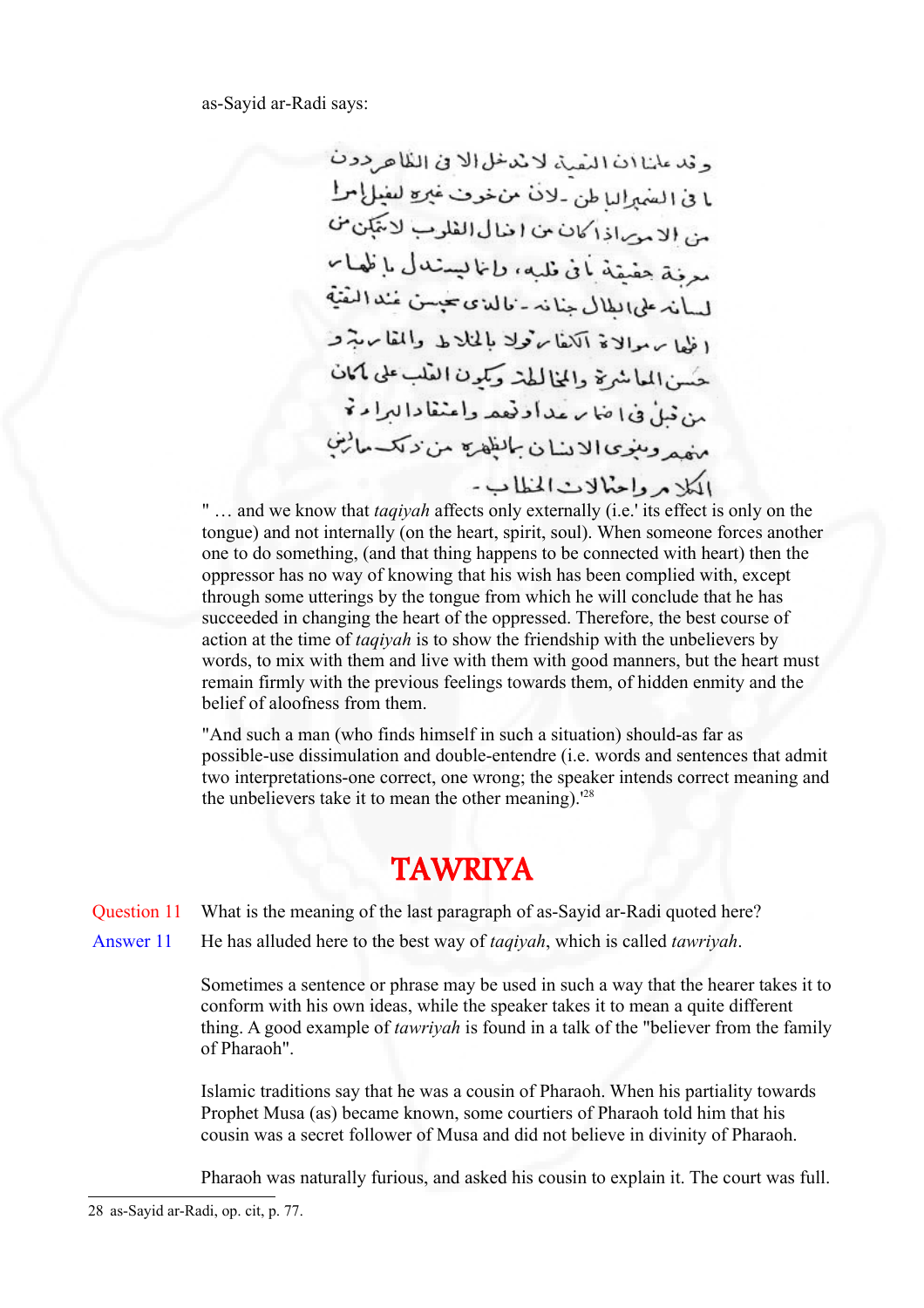"The believer from the family of Pharaoh" asked them: *The Believer*: Tell me who is your Lord? *Courtiers*: Pharaoh. *The Believer*: Who is your Creator? *Courtiers*: Pharaoh. *The Believer*: Who is your sustainer, who guarantees your livelihood and removes your troubles? *Courtiers*: Pharaoh.

Then the Believer declared: "O King! I keep you and all these present as my witness that their Lord is my Lord, and their Sustainer is my Sustainer; and the One , who looks after their lives and livelihood is the One who looks after my life and livelihood. I have no Lord or Creator except their Lord, Creator and Sustainer..."

Pharaoh's anxiety vanished and the backbiters were severely tortured and put to death. [29](#page-11-0)

But, in spite of the joy of Pharaoh on this declaration, the real intention of "The Believer" is quite clear.

Also two examples from New Testament come here to mind.

#### *Tawriyah* **of Jesus Christ**

St. Matthews reports,

Then went the Pharisees, and took counsel how they might entangle him (Jesus) in his talk.

And they sent out unto him their disciples with the Herodians, saying: Master, we know that thou art true, and teachest the way of God in truth, neither carest thou for any man: for thou regardest not the person of men.

Tell us therefore, What thinkest thou? Is it lawful to give tribute unto Caesar, or not?

But Jesus perceived their wickedness, and said, Why tempt ye me, ye hypocrites?

Show me the tribute money. And they brought unto him a penny.

And he saith unto them, whose is this image and superscription?

They say unto him, Caesar's. Then saith he unto them, Render therefore unto Caesar the things which are Caesar's; and unto God the things that are God's.

When they had heard these words, they marvelled, and left him, and went their way.<sup>[30](#page-11-1)</sup>

#### *Taqiyah* **of St. Paul**

St. Paul was brought before a gathering of the Jews who wanted to punish him for his faith in Christianity Now read the accounts from the `Acts':

But when Paul perceived that the one part were Sadducees, and the other Pharisees, he cried out in the council, men and brethren, I am a Pharisee, the son of a Pharisee; to the hope and resurrection of the dead I am called in question.

And when he had so said, there arose a dissension between . the Pharisees and the Sadducees: and the multitude was divided.

<span id="page-11-0"></span><sup>29</sup> at-Tabrasi, al-Ihtijaj,. Beirut, 1403/1983, vol. 2, pp. 3711-371.

<span id="page-11-1"></span><sup>30</sup> Matthew, 22:15-22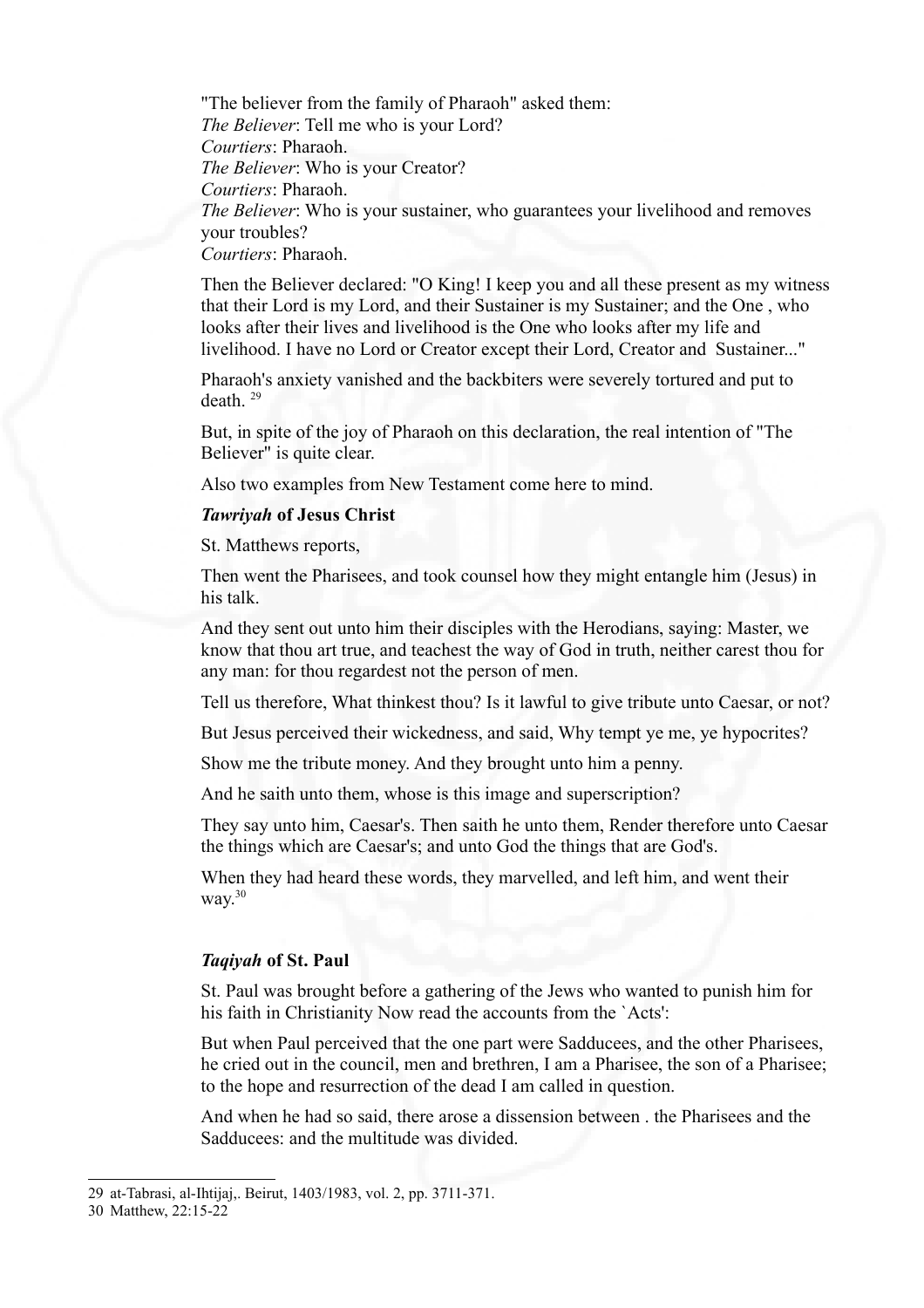For the Sadducees say that there is no resurrection, neither angel, nor spirit: but the Pharisee, confess both.

And there arose a great cry: and the Scribes that were of the Pharisees' part arose, and strove, saying, We find no evil in this man. $31$ 

Many examples of this kind of *taqiyah* could be quoted from Shi'a sources. But, as many of them entail explanations of Arabic grammar, I prefer not to write them here. However, one is given here to complete this topic.

A preacher was asked during his sermon: "Who was the supreme most after the Holy Prophet? Abu Bakr or 'Ali?" He replied:

من بنته ف بيته

It may be interpreted as "He whose daughter was in his (i.e., Prophet's) house." i.e.; Abu Bakr.

And may as easily mean "He that his (Prophet's) daughter was in his house". i.e. 'Ali.

# WHEN TAQIYA IS NOT ALLOWED

- Question 12 If *Taqiyah* is allowed by Islam, then why did not Imam Husain (as) resort to it? Why did he sacrifice his all on the altar of truth instead of taking refuge in *taqiyah*?
- Answer 12 *Taqiyah* is based on the principle of opting for the lesser evil. Telling a lie is not as big a sin as destroying a life. Therefore, lie is preferable to putting oneself in danger of life.

By the same reasoning, if there is a likelihood that one's *taqiyah* may destroy the belief of other believers, then *taqiyah* is forbidden to such a person. Take for example the case of Imam Husain (as). The character of Yazid is well known and we need not go into its details here. Such a person demands allegience from Imam Husain (as), the grandson of the Holy Prophet of Islam and symbol of Islamic values and religious uprightness. Yazid had written to his governor of Madina to demand allegiance from Imam; and, if Imam refused, then the governor was to send his head to Damascus.

So Imam Husain (as) was well aware of the consequences of his rejection of that demand. Still, he knew that if he did swear allegiance to Yazid, Muslims would think that Yazid was the rightful successor of the Holy Prophet (saw), and thus all the debaucheries of Yazid would become a part of Islam. In short, Islam would have been completely disfigured if Imam Husain (as) had accepted Yazid as the legal Khalifah of the Holy Prophet.

Thus we come to the conclusion that if someone is of such a status that if he, resorted to *taqiyah*, others would be misled into un-Islamic tenets and beliefs, then the basic principle demands that he should sacrifice his life but save others from going astray. One or more lives are not as important as one or more people's Faith and spiritual deliverance.

<span id="page-12-0"></span>In the end, it should be reiterated that *taqiyah* is not an specialty of the Shi'as. Every